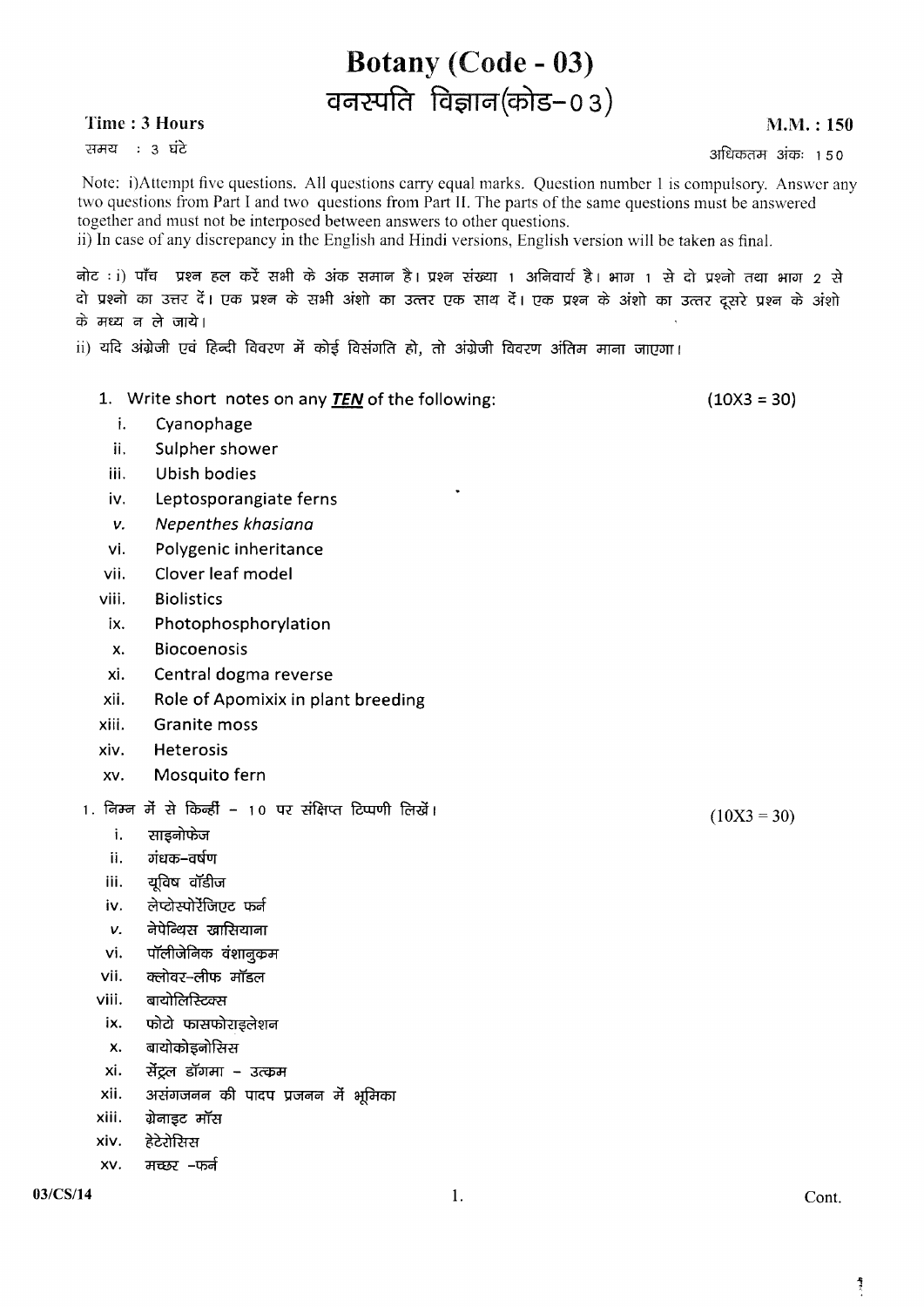$(3x10 = 30)$ 2. Answer any **THREE** of the following: (a) Describe a heterosporous fern studied by you. Write a note on importance of seed habit. (b) Give details of any one natural system of classification studied by you. Describe its merits and demerits. (c) What is secondary growth? Describe it with reference to a monocot plant. (d) Write an essay on economic importance of a heterotrophic plant kingdom studied by you.  $(3X10 = 30)$ निम्नलिखित में से किन्हीं <u>तीन</u> के उत्तर दीजिये। (अ) एक हटेरोस्पोरस फर्न का वर्णन कीजिये जिसका आपने अध्ययन किया है। 'सीड हैबिट' के महत्व पर टिप्पणी लिखिए। (ब) आपके द्वारा पढ़े गये कोई एक नेचुरल सिस्टम आफ क्लासिफिकेशन का विवरण दीजिये। इनके गुणों एवं अवगुणों का उल्लेख कीजिये। (स) द्वितीयक वृद्धि क्या है ? इसका उल्ल्ख किसी एक बीज पत्री पौधे के संदर्भ में करें। (द) आप द्वारा पढ़े गये एक हेटेरोट्राफिक प्लांट किंगडम के आर्थिक महत्व पर निबंध लिखें।  $(3x10 = 30)$ 3. Answer any **THREE** of the following: (a) Describe the characteristic features of a family with persistent calyx. (b) Write a note on morphology and economic utilization of a plant which yields Morphine. (c) Describe the nitrogen fixing organ of a blue green algae with suitable diagrams. (d) What are the different floristic regions of India?  $(3X10 = 30)$ निम्न में से किन्ही तीन के उत्तर दीजिये। (अ) एक ऐसे कुल के विशिष्ट लक्षणों का उल्लेख कीजिये जिसमें 'परसिस्टेन्ट कैलिक्स' पाया जाता है। (ब) मॉरफीन उत्पादित करने वाले पादप के वाह्य आकृति एवं आर्थिक उपयोग पर टिप्पणी कीजिये। (स) उपयुक्त आरेख की सहायता से नील–हरित शैवाल के नाइट्रोजन स्थिरीकरण संरचना का वर्णन कीजिये। (द) भारत के विभिन्न 'फलोरेस्टिक क्षेत्रों' का उल्लेख कीजिये।  $(3x10 = 30)$ 4. Answer any **THREE** of the following: (a) Write a note on importance of medicinal plants. (b) Describe a disease which attacks the plants of family Rutaceae. (c) Describe the morphological features of a Liverwort studied by you. (d) Write a note on endangered plants of India. निम्न में से किन्हीं तीन के उत्तर दीजिये –  $(3X10 = 30)$ (अ) औषधीय पौधों के महत्व पर टिप्पणी लिखिये। (ब) एक ऐसे रोग का वर्णन करें जो रूटेसी कुल के पौधों को संकामित करता है। (स) आप द्वारा पढ़े हुये एक 'लिवरवर्ट' की बाहय आकृति का वर्णन कीजिये। (द) भारत के लुप्त प्राय पौधों पर टिप्पणी करें ।